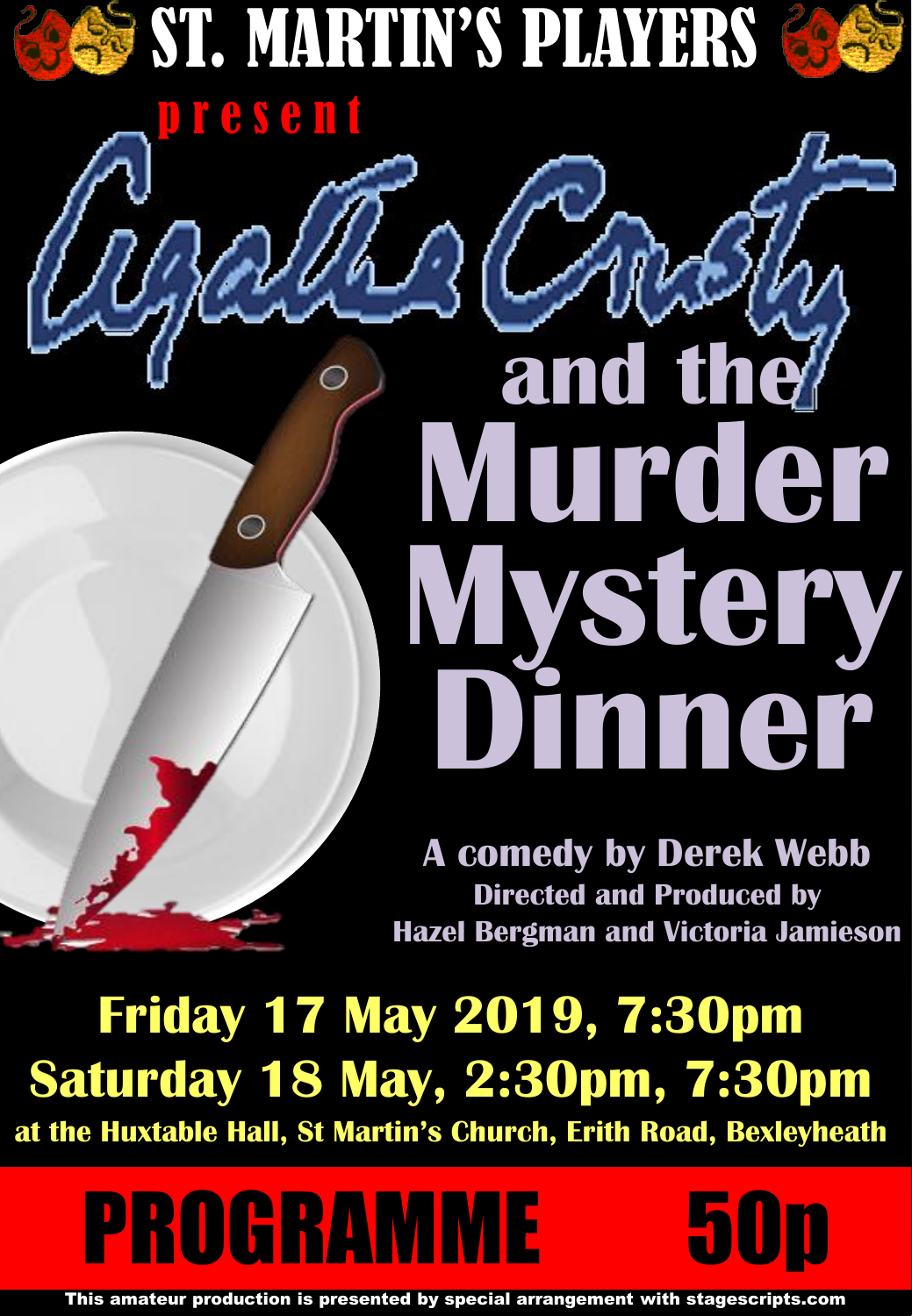

**Welcome to the St Martin's Players' 85th production – a spoof on an Agatha Christie murder mystery. Yes, you can expect spooky things to happen. Yes, you can expect the deaths of some of the characters. But this time, have a giggle at some of the inept approaches to solving the crime and characters that really don't have a clue what is going on. Of course, you still have the chance to figure out who committed the crimes, but will you spot all of the clues?**

**Our cast of eleven have worked hard – while some of the parts do not have many lines, spreading them out over the scenes with little time off-stage has been a challenge, but piece by piece, the play has come together, with our directors guiding us through the process and helping to ensure the lines are being delivered correctly and we are not blocking each other out. Hazel directs us for the third time, previously treating us to** *Bluebeard* **and** *Murder Weekend***, while guiding Vicky in her debut in charge – we'd like to thank them for their efforts, and look forward to them bossing us about again very soon (they really aren't that bossy – they are some of the most polite directors we have had!)**

**Having recovered from a busy pantomime, our technical team have efficiently worked to provide the sound and lighting effects, and our set builders have produced a marvellous living room set (we hope, at the time of writing, that all of the paint will be dry by the opening night!) Of course, a 'thank you' also goes to all of the cast, who have collectively helped to gather props and costumes.**

**We hope that you enjoy the show, and look forward to seeing you again at our September play – by then, we may have figured out how to fit the very long title of this production onto our ever-growing list on the back cover of the programme..**

Like us on

**Facebook** 

VISIT US ONLINE or find us on Facebook

www.stmartinsplayers.co.uk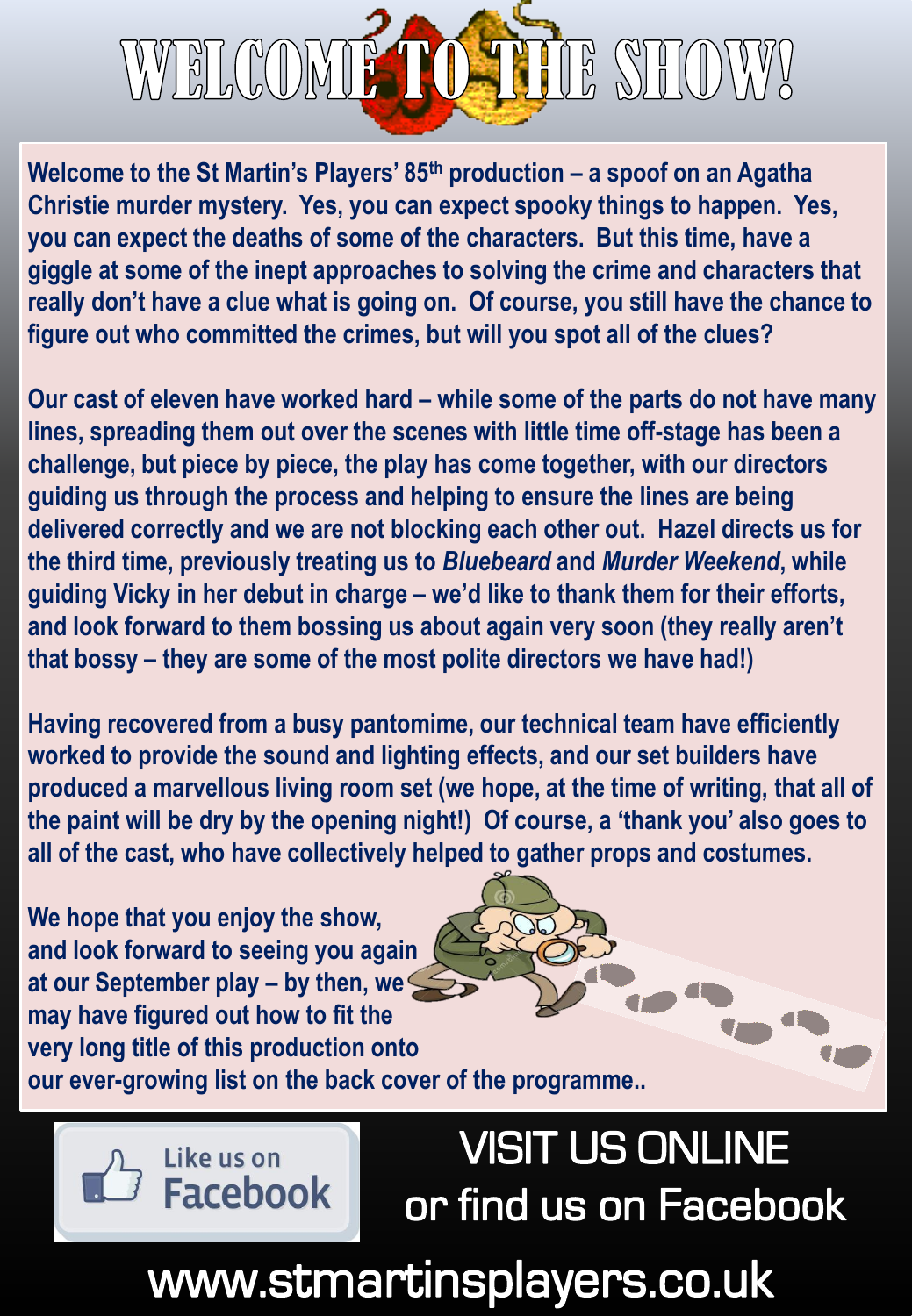

**"Geoffrey and Caroline Robertson are having a dinner party to celebrate ten successful years of Mighty Midget Vacuum Cleaners, the company he jointly owns with Tim McArthur, and to add spice to the evening they decide to make it a murder mystery dinner. And Geoffrey has a special surprise – he has invited the well-known crime novelist Agatha Crusty to join them. She is in the area promoting her latest book and agrees to be the guest of honour. When she arrives, each guest is given a part to play and a costume, then the game begins.**

**A recorded voice tells them that they are to discover the murderer of Lady Maude Feersome (played by Caroline) in her remote country house one stormy night. Then life imitates fiction as the Robertson's remote house is cut off by a storm, leading to a power failure and the sound of gunfire, and one of the guests has been found dead..."**

#### **The play comprises two acts; there will be a short interval at the end of Act 1. Refreshments will be available during the performance.**

The action takes place in the sitting room of the Robertson's large Victorian house. The three scenes of Act One show the events of the evening of the murder mystery dinner party; the four scenes of Act Two reveal what happened the following morning.

## PLEASE SUPPORTOUR RAFFLE

*As usual, we will hold a raffle for charity at each performance. Tickets will be on sale before the performance and during the intervals; the draw will take place during final act, and the winning numbers will be announced at the end of the performance.*



*For over 40 years, Bexley Women's Aid has been committed to providing support and refuge to women and their children affected by domestic abuse. Their mission is to enable and empower women and children experiencing abuse to obtain and sustain a safe living environment. They also provide community education to teach young people about healthy, respectful relationships in order to prevent domestic abuse in the future.*

### BexleyWomen's A Safe homes. Secure relationships.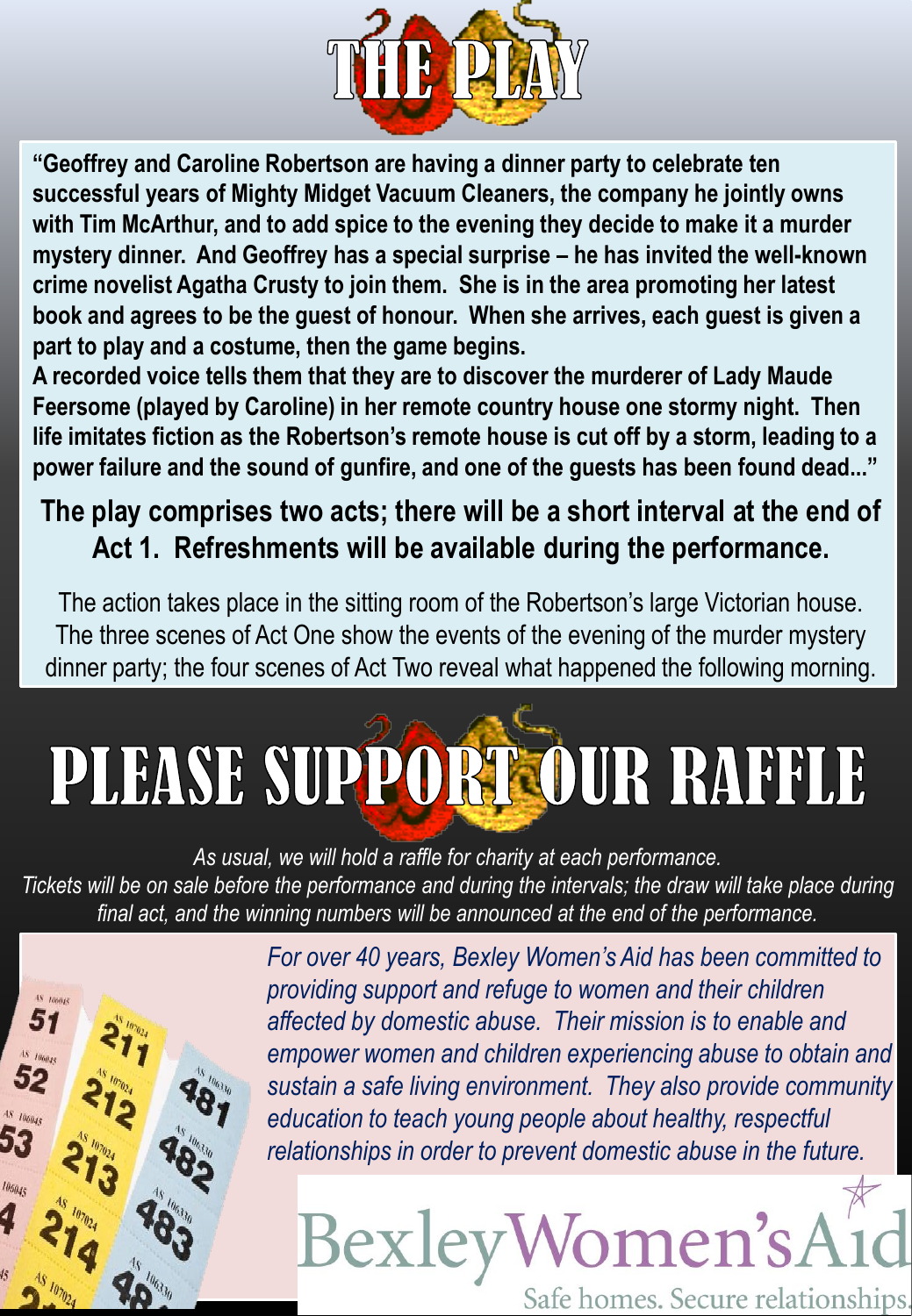



#### **CAROLYN ELLERY as Caroline Robertson**

Carolyn is appearing in one of our plays for the first time. Previously, she has appeared in our last two pantomimes: we were all scared stiff as she played the evil Gothel, who imprisoned *Rapunzel* in her tower; more recently, she appeared as the Chair of the Smugglers Cove Womens' Institute in *Treasure Island*.

#### **RICHARD PERCIVAL as Geoffrey Robertson**

The beard is back! Last year's appearance in *Love Begins At Fifty* led to him going clean shaven for a youthful look Once that play had finished, it started to grow back – only to shave it off again, having been cast as the panto dame. He is also thankful that, having recently been caught up in panto slapstick and had trifles poured into his trousers in our last September production, he gets to remain clean… for now.





#### **SUE ADAMS as Nicola Braithwaite**

Sue was one of the founder members of the group; while continuing to support our productions over the years, she became more actively involved in the group again two years ago. She last appeared on our stage (and at other locations) as the Detective Inspector in our last murder mystery dining experience, *It's Never Too Late*, and has directed and prompted since her return.

#### **HARRY OWEN as Nigel Braithwaite**

Like Carolyn, Harry is one of our newer members, joining us for the first time in *Rapunzel*. Since then, he has appeared in *Free And Easy* and *Treasure Island*. This will be the fourth role he has played for the group – you may notice a similarity in the roles he has played. Let's hope he doesn't get a reputation for playing dim characters!

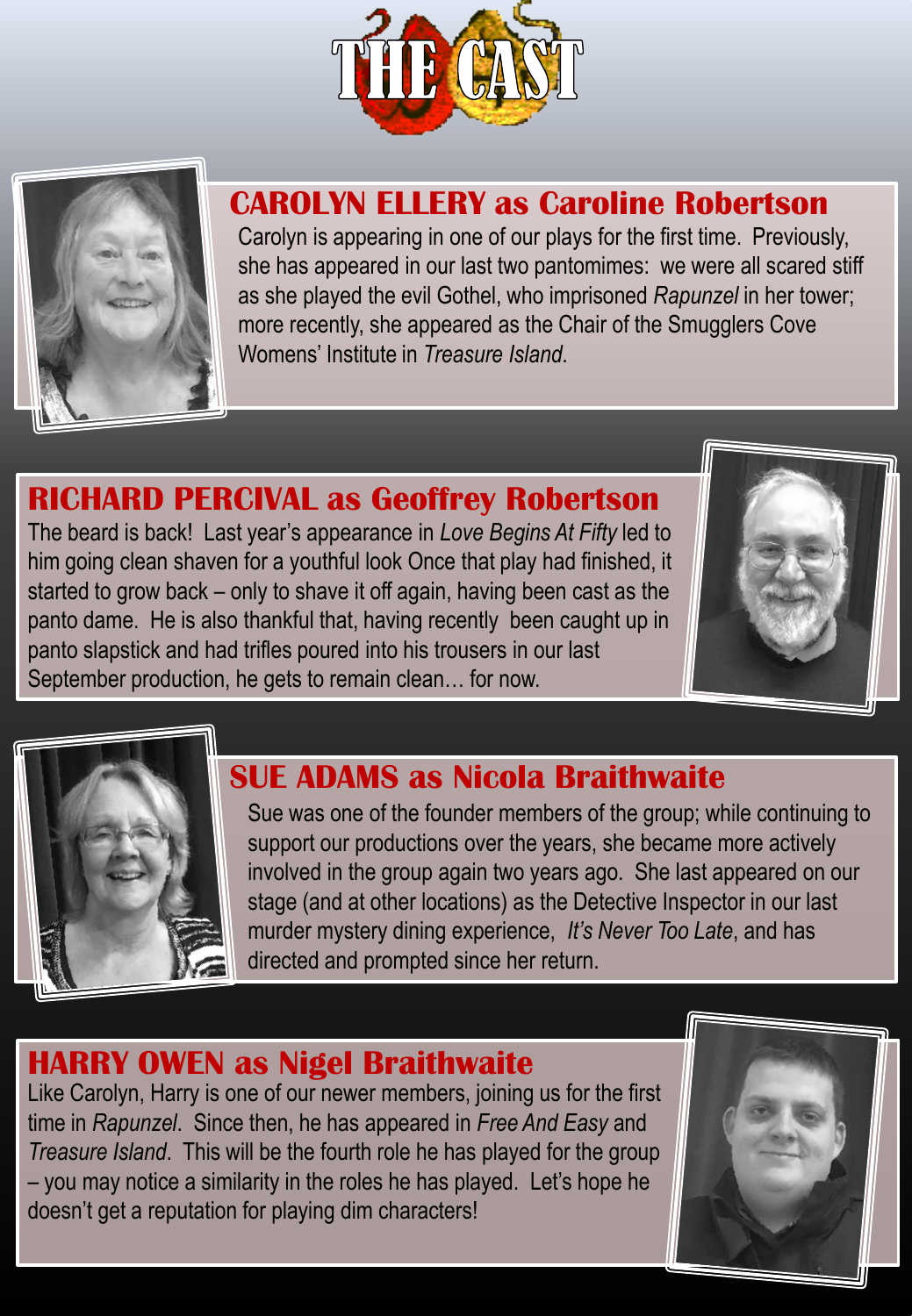



#### **BARRY GAVIN as Tim McArthur**

Barry first appeared as a baby in a pram in the 1995 panto, with recent appearances in our last pantomime and in *Hound Of The Baskervilles*. Barry is noted for directing some of our best pantomimes and musical plays, including *Beauty And The Beast* and *Free And Easy* – he takes responsibility for the spectacular staging, allowing his wife Debra to focus on the musical aspects – thankfully!

#### **CHRISTINE BELSHAM as Anna McArthur**

Christine has regularly performed in pantomimes and plays since 2009, with this being her 18<sup>th</sup> appearance, Whether as a nagging wife, a vicar or a fairy, Christine is not afraid to try something new. This now leaves our audience to guess how her character will develop this time…





#### **STEVE MORLEY as Duncan Crocker**

Steve has been rather busy over the last few years, now appearing in his sixth consecutive production, most recently in this year's panto as Long John Silver, completing six performances on a wooden leg. He equally enjoys backstage roles, with unusual props and rigorous stage management; Steve is now looking forward to work on some new special atmospheric effects as he directs our next production.

#### **LINDSEY CLAYTON as Tanya Crocker**

Joining us in 2016, Lindsey is now appearing on stage in her tenth production (though sometimes her appearances are as an understudy or very brief, it shows how versatile and well prepared she is). No stranger to unusual costumes and makeup, having played the *Beast* and Capt. Bloodheart in our last two pantomimes, this time Lindsey will be wearing something else to distract us from our lines!

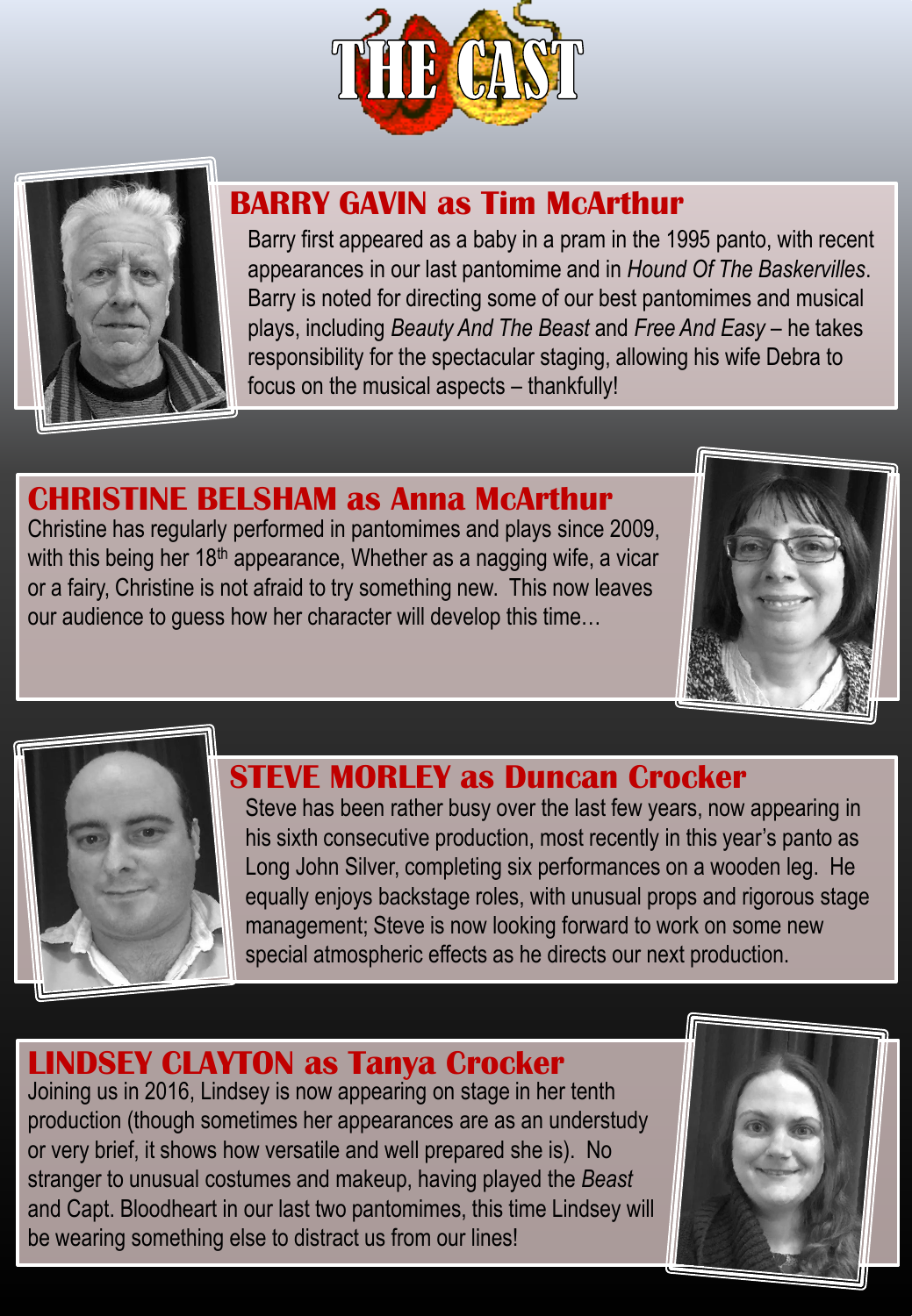



#### **PAUL BERGMAN as Martin Charlton**

First appearing in the chorus of *The End Of The Pier Show*, Paul has taken on a number of challenging roles over the years. After a break, he returned to the group last year, and has appeared in *Free And Easy*, *Love Begins At Fifty* and *Treasure Island*.

#### **LUCIE BACHE as Lydia Charlton**

Lucie's debut performance was just a few years ago, and has appeared in two pantomimes, and as part of the chorus of pub regulars in *Free And Easy*. In her first appearance, she played a Detective Constable, trying to solve the murder that took place in *It's Never Too Late* – will she solve this mystery? Or perhaps she will be a victim – or even the murderer…





#### **VAL COATES as Agatha Crusty**

Val has made regular appearances throughout her time with the group, having made her debut in *Murder In Play*. We are pleased to welcome her back to our stage in another leading role, with this production being her first appearance since *I'll Get My Man*, and co-directed our last murder experience, *It's Never Too Late*..

#### **…and featuring the voice of DAVE BARNETT**

*Why not join us?* We are always happy to welcome new members – whether you would like to appear on the stage, or try one of the many roles behind the scenes, we are sure *you can find something to show your creative talents, as well as being part of a fun, friendly atmosphere. Why not come along to our next audition, or contact us to find out more?*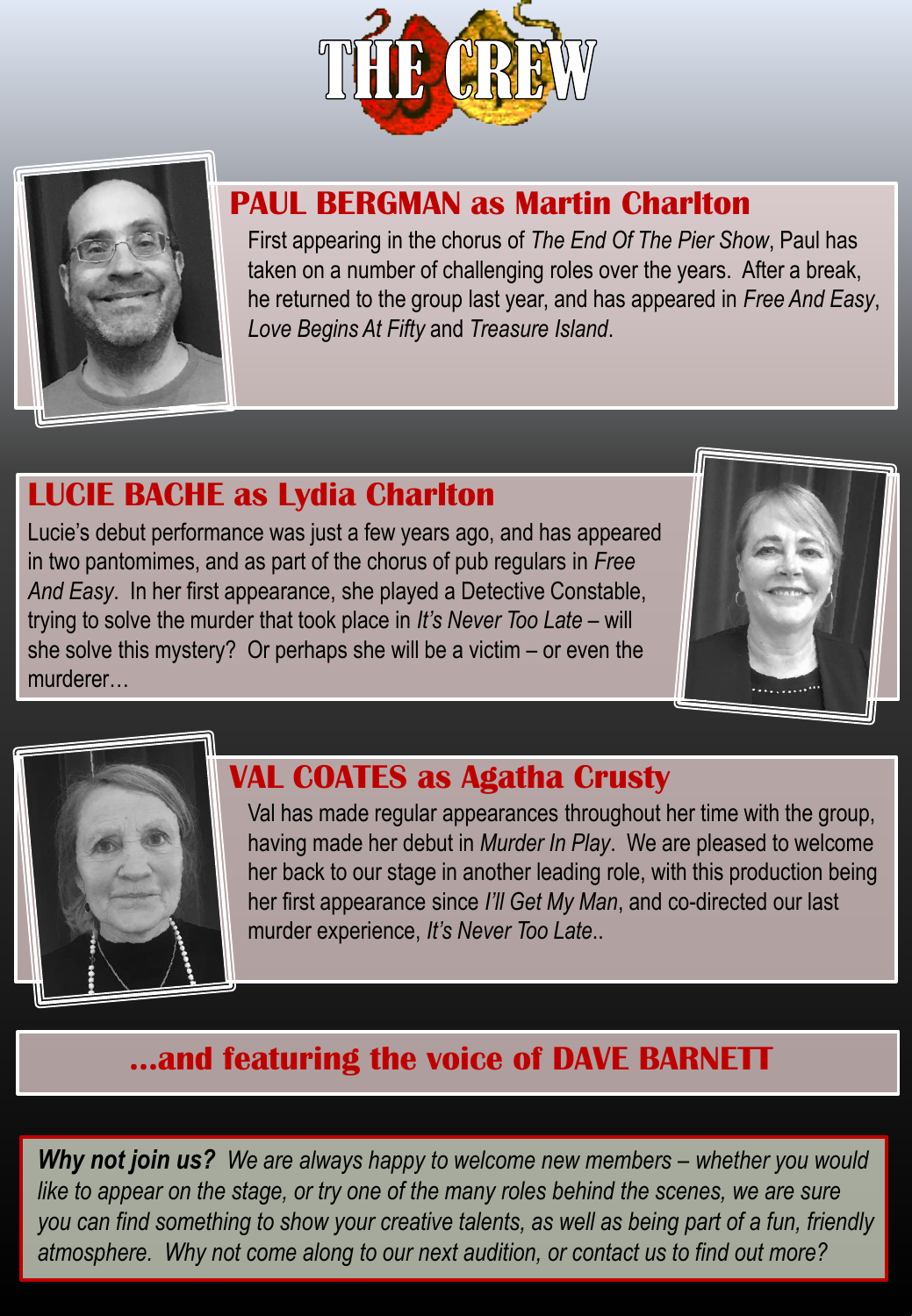

**Prompt Properties & Costume Make-Up & Stage Crew Set Construction Lighting & Sound**

**Front Of House Poster & Programme**

**DARYL O'SULLIVAN THE PLAYERS RAE CALNAN 'THE USUAL SUSPECTS' DAVID BATCHELOR CHRIS SUGGITT Box Office RICHARD PERCIVAL FRIENDS OF THE PLAYERS Refreshments ANN BATCHELOR DAVE BARNETT STEVE MORLEY**

## OUR NEXT PRODUCTION

FRAPKERSTEIP

**A PLAY BY TIM KELLY, BASED ON THE CLASSIC BY MARY SHELLEY DIRECTED BY STEVE MORLEY**

### 27-28 September 2019

*Readings and auditions will take place on Wednesday 5 June at 8:30pm in the Scout Hall and Friday 7 June at 8:00pm in the Small Hall*

**THE SMALL PRINT...** Please note that smoking is not permitted anywhere in the building. As a courtesy to those on stage and in the audience, please turn off your mobile 'phone and refrain from using flash photography. Fire exits are located at either side of the stage and at the rear of the hall; in the unlikely event of an emergency, please leave the hall by the nearest safe exit and assemble in the car park. Thank you.